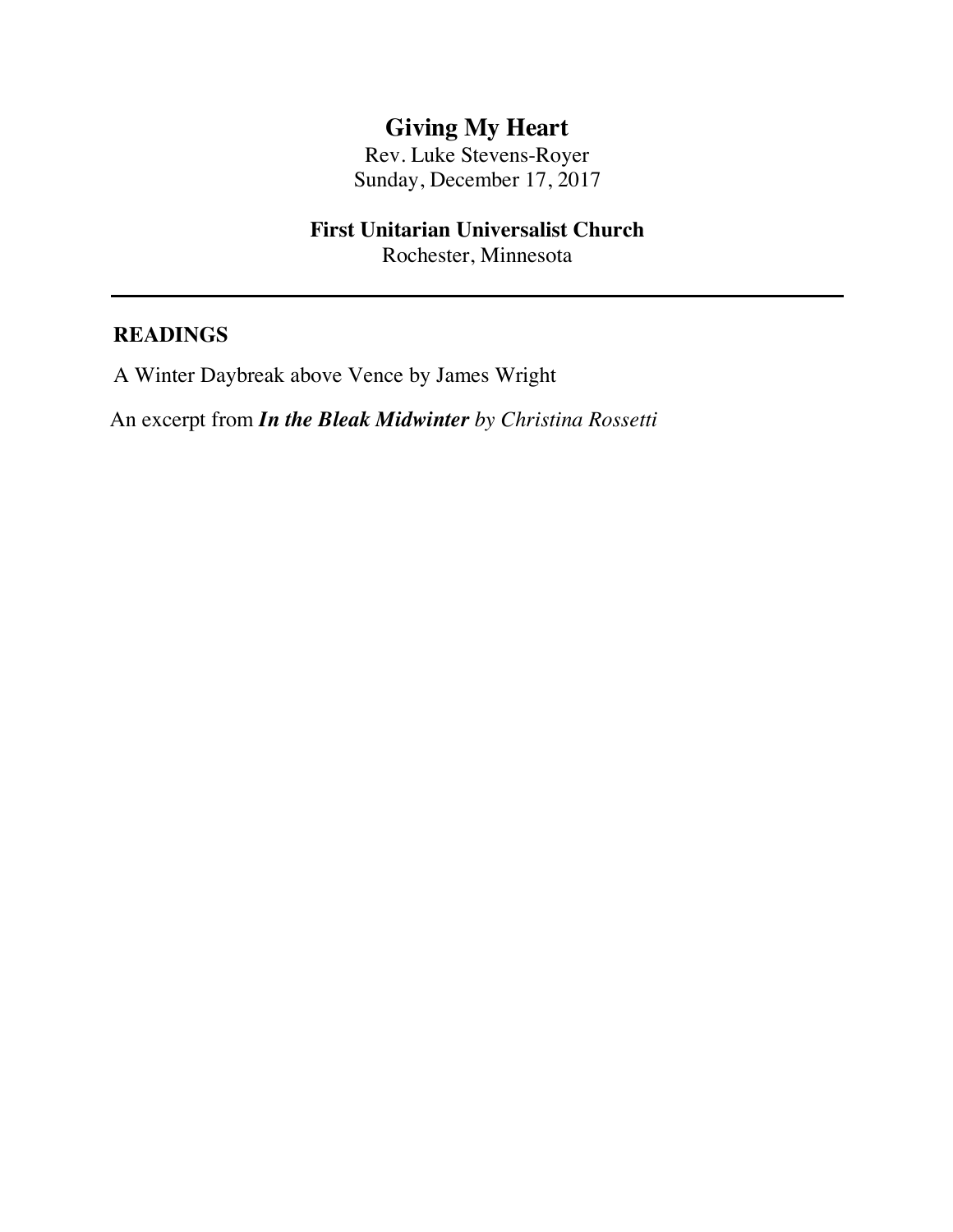# **HOMILY**

Maybe you've heard the story – maybe you've even read the book, or seen the movie – maybe you know it by heart –

*about the person whose heart was two sizes too small.*

As the people of the village prepared for the winter holidays – hanging evergreens and ornaments decorating trees and preparing gifts and singing songs – and the one whose heart was too small seemed to hate it all.

He hated the noise, he hated the feast, and most of all he hated the songs and the singing.

Sometimes, when you haven't felt very happy – when you haven't felt very welcome – when you haven't felt included or invited – when you haven't felt that you belonged or you were angry at someone else or someone angry at you – it's easy for a heart, for your love or joy, to feel like it grows small.

Sometimes a heart will grow smaller and smaller the more it feels lonely or afraid – resentful or angry. A heart, a soul, happiness – will grow smaller and smaller until you feel like there is no room in it anymore for love or for laughter or for joy.

*Ann and Amy and Joyce are going to help hand out some baskets – in each basket there are hearts – red or green – and some crayons – I want each of you to take a heart, and use either a crayon or a pen or whatever you want to write with.*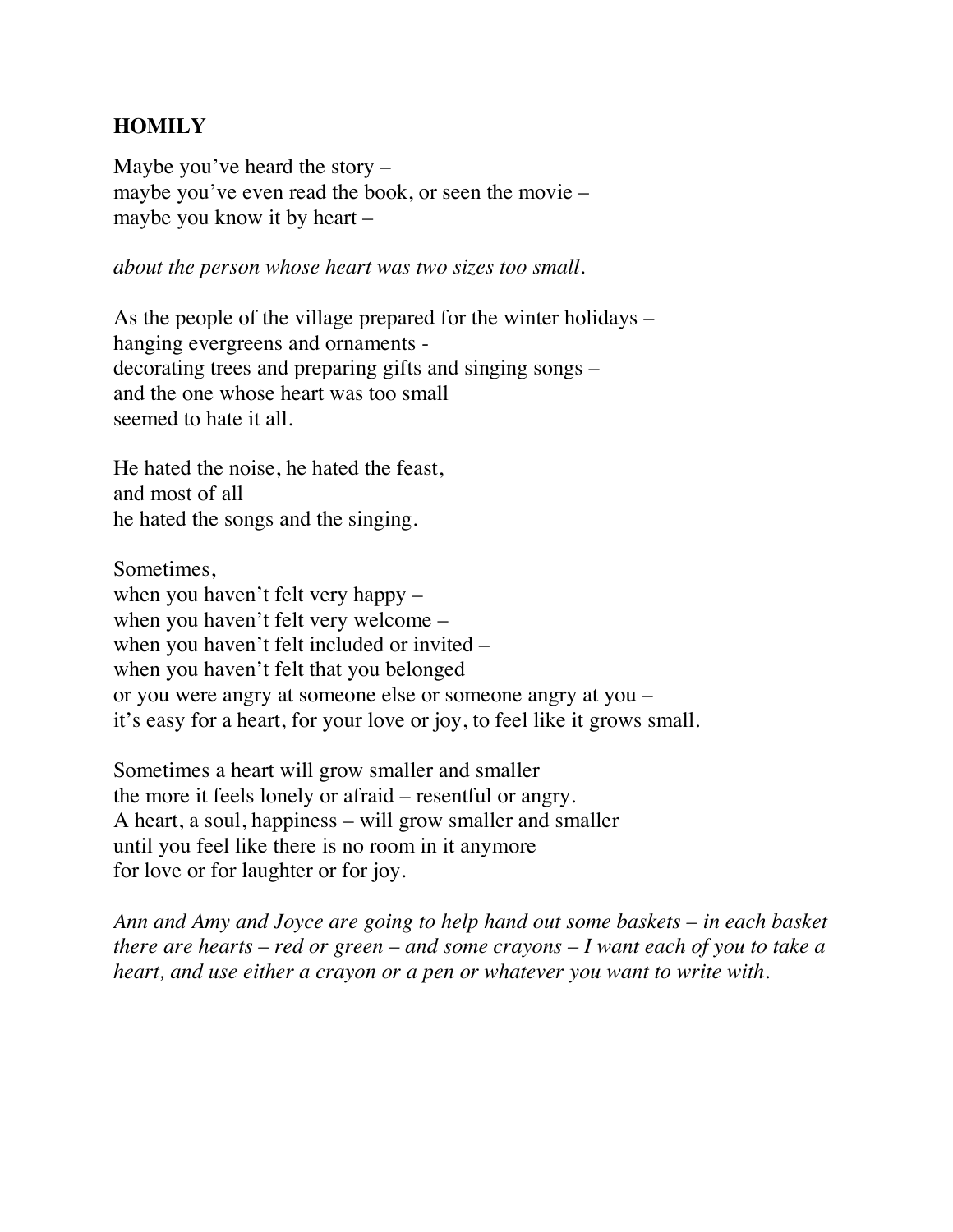In a moment, I'll ask you to write a few things, but first – do you remember what happened to the one with the heart too small?

Out of his loneliness and isolation, which turned into anger and madness – he snuck into the village and shoved into his bag all that was joyful and festive – all the decorations and evergreens, all the lights and trees, all the stockings and stars – he searched and seized everything that was creating joy he shoved his bag full of anger and madness and took it away, up the hill as all the people of the village were fast asleep – doing everything he could to take away all that he thought would make them happy – because he wasn't happy and didn't want anyone else to be.

I want you to think about a time – think about a time when you have felt like your heart was small – when the weight of other people's joy that you weren't feeling felt larger than what you could carry a time when you didn't feel joyful, or didn't feel welcome or didn't feel loved – a time when you felt angry or sad like your heart, or soul, or happiness, had shrunk.

Think about what, if anything, helped you feel better – lifted your spirits, your soul – brought you love. Or, if nothing did that time, think of what could have helped you – feel loved, or cared for, or lifted up.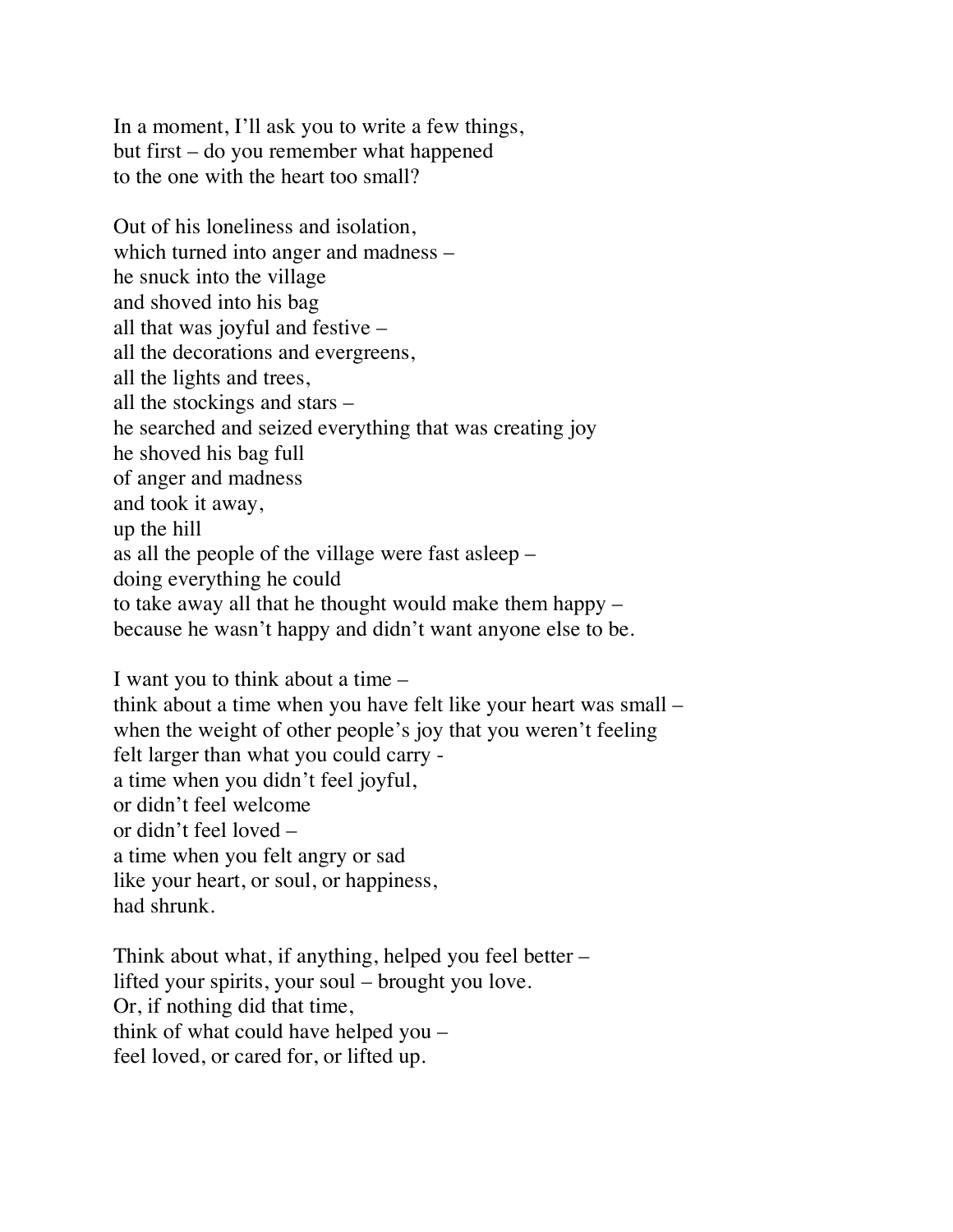On one side of the heart, I want you to write down a word – a person, or a song, or a place, or a moment – something big or small, something simple – that helped you when you felt like you were carrying a bag of anger that was dragging you down. What helped you – what or who showed you love?

On the other side, I want you to write down a word – of what you can give to help others needing love or hope? What gift do you have, what, from your heart, can you give to someone who needs to be lifted up? Maybe its love, or joy, or compassion – a smile, a hug, hot cocoa – what can you offer to help create joy in the world?

So, during this music, on one side – what gift have you been given to help you feel loved? on the other side – what gift can you give to help someone else feel loved?

### *Musical Interlude – 'Tis a Gift to be Simple*

And you know what happened next, right? You know what happened – as convinced as the one with the small heart was that all the people of the village would wake up sad and gloomy and have no joy – and, for a time, they were sad – all of their decorations, gone – no gifts under the tree or in the stockings, sad that someone had taken away all that they had joined together to create.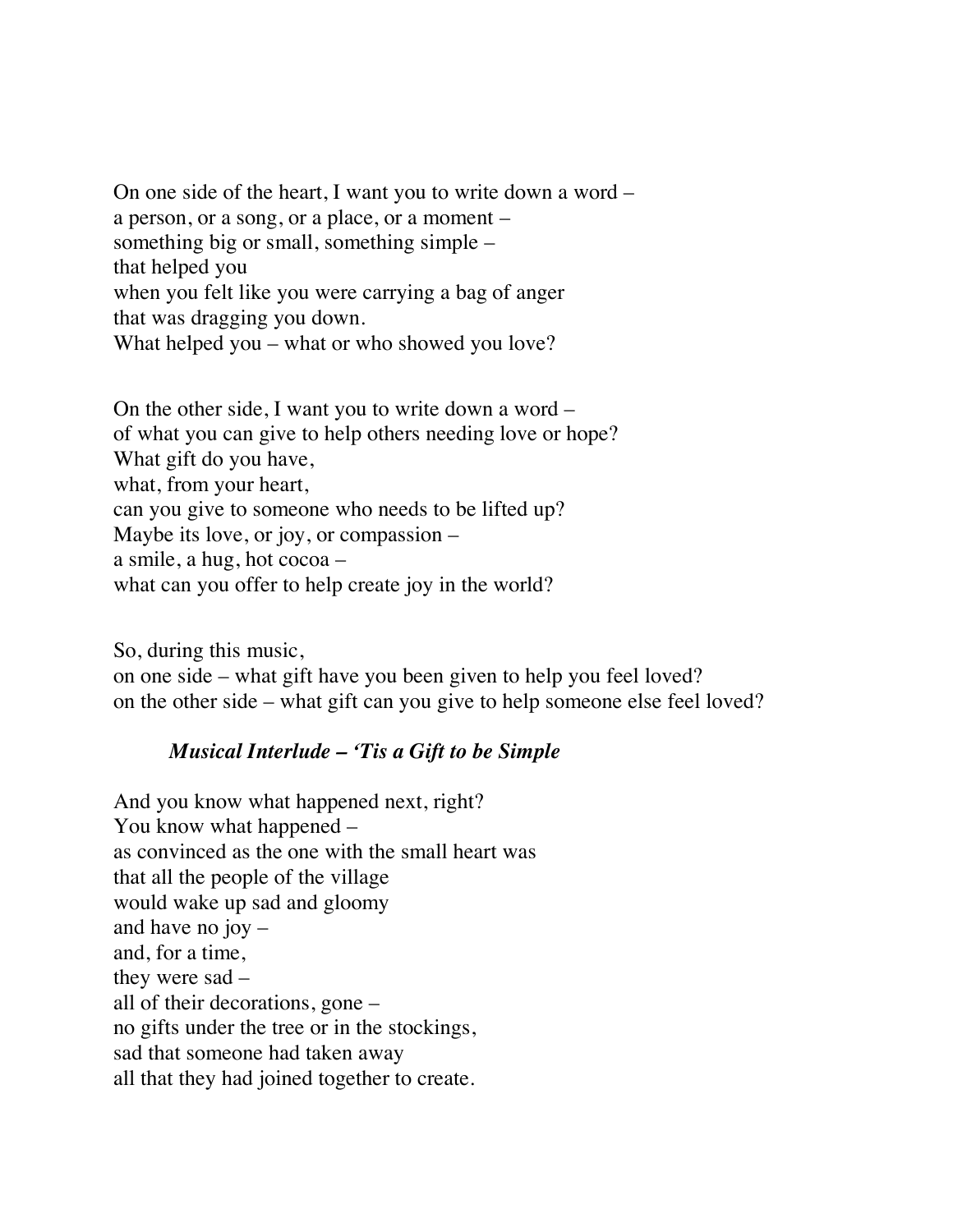But then, even with the lights gone and the food gone and, well, almost everything, gone – their love and their hope was alive and well – they joined hands and went out of their homes into the bright morning sun of a winter's day, and they gathered their family and they gathered their joy and hand in hand, heart in heart, they went to the center of their village, as they always did, and gathered around the now bare and simple tree, and they sang – they welcomed the day of love and hope and light, singing – *Christmas day will always be just as long as we have we.* And the one with the small heart heard the singing, a surprise to his ears, and puzzled, his heart began to grow  $-3$  times its size.

So, this morning, as Connie plays,

we will gather the gifts of our hearts 'round our tree.

A few helpers will come around and help gather the words written on your hearts to bring them forward –

and I want to invite the children to help –

children, and any adult feeling so compelled,

can go around and help gather gifts and bring them forward –

I invite those with gifts to hand them off to any helpers -

gifts for the *Giving Peace* Tree,

and you can pass your hearts to the end of the row and helpers can help bring them up to the baskets up front. Connie will play as we gather our gifts.

### *Musical Interlude - Green*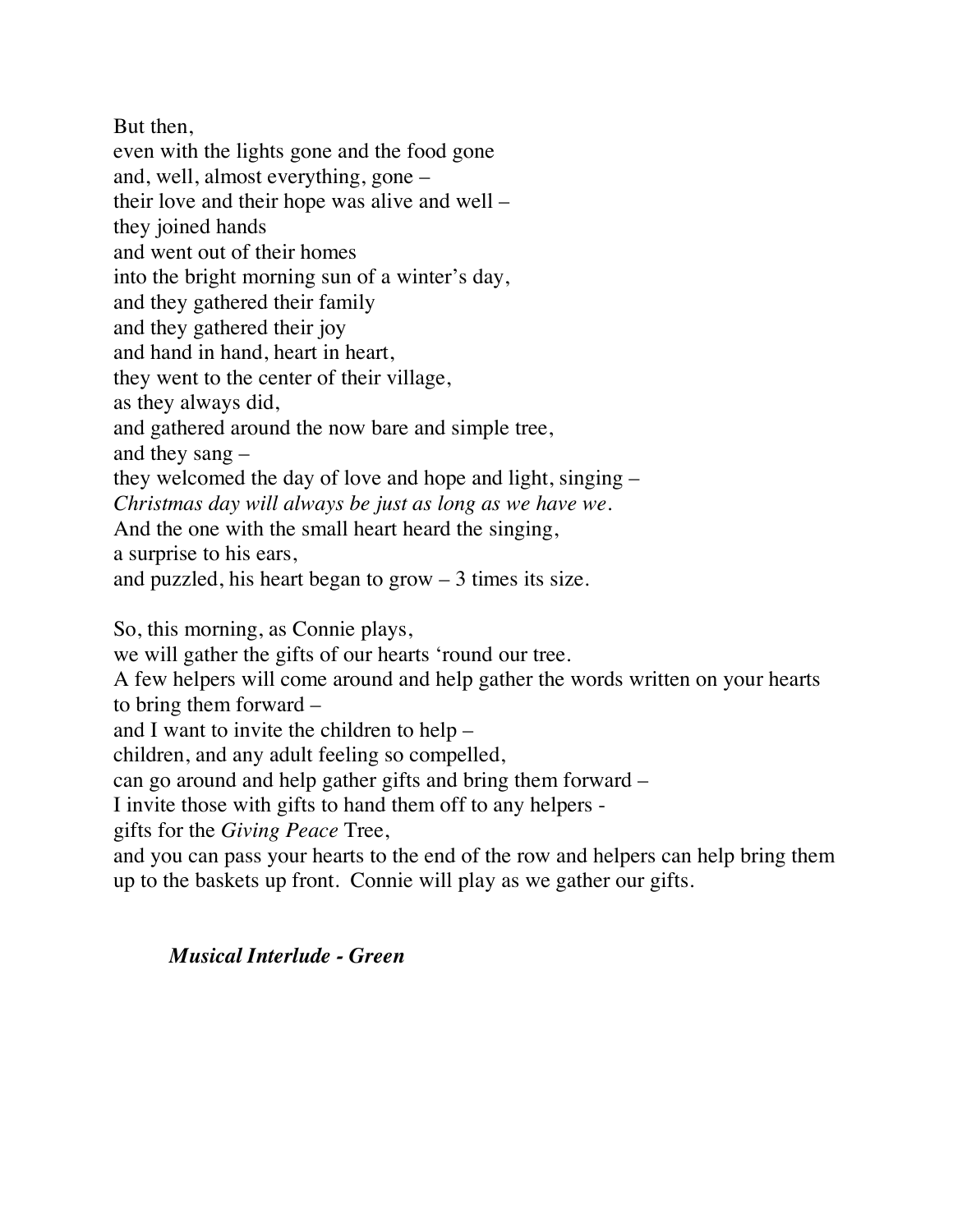*Now on the mountainside*, writes poet James Wright that Ann read for us today – *now impossibly hovering above everything how can I feel warm,* he asks, *in the middle of winter?*

There, atop the mountainside, much to the surprise of the one with the small heart, when he couldn't have expected to hear it – and in fact had worked hard to be sure no joy was had by anyone else that day – there, hovering above everything, finding warmth in the midst of cold and the piles of snow – now sitting all together, strangely, on top of the sunlight – he, and now we, hear the voices –

> *all the Whos down in Whoville the tall and the small were singing without any presents at all – Christmas and love and joy came – it came without ribbons, it came without tags, it came without packages and boxes and bags.*

The simple message of the season is that heart to heart, and hand in hand, we bring love to life, we become, together, love and song and hope and joy in living flesh – we are, to one another, the song that echoes up the mountainside, helping our heart to grow three times its size.

What we need most – is not more stuff, more sugar, more online orders what we need most – is to hear the song that one another is singing – the join in that song, whatever joy we can sing into this broken and beautiful world – heart to heart,